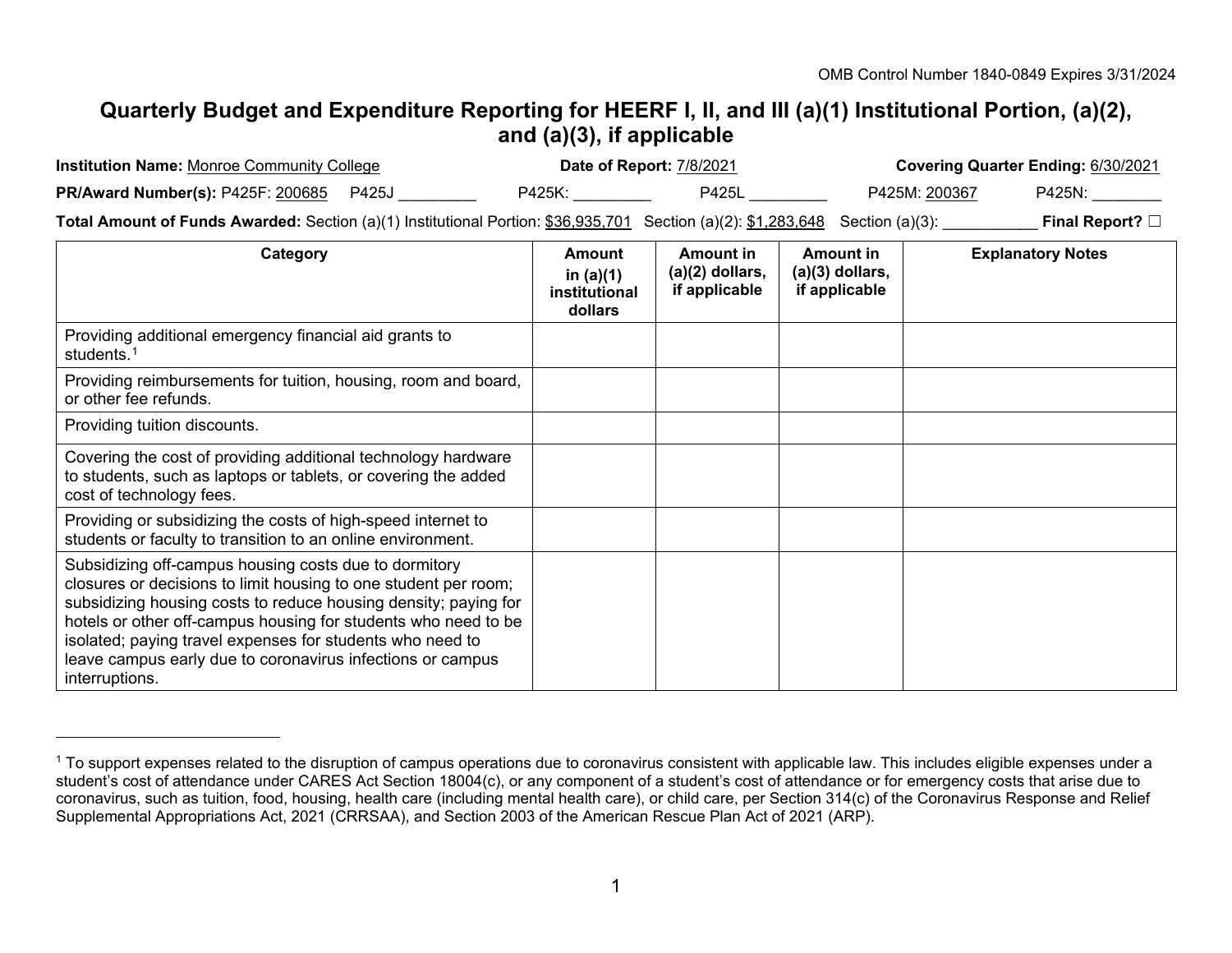<span id="page-1-1"></span><span id="page-1-0"></span>OMB Control Number 1840-0849 Expires 3/31/2024

| Category                                                                                                                                                                                                                                                                        | Amount<br>in $(a)(1)$<br>institutional<br>dollars | <b>Amount in</b><br>$(a)(2)$ dollars,<br>if applicable | <b>Amount in</b><br>$(a)(3)$ dollars,<br>if applicable | <b>Explanatory Notes</b>                                   |
|---------------------------------------------------------------------------------------------------------------------------------------------------------------------------------------------------------------------------------------------------------------------------------|---------------------------------------------------|--------------------------------------------------------|--------------------------------------------------------|------------------------------------------------------------|
| Subsidizing food service to reduce density in eating facilities, to<br>provide pre-packaged meals, or to add hours to food service<br>operations to accommodate social distancing.                                                                                              | \$3,000                                           |                                                        |                                                        | Covid-19 quarantine meals                                  |
| Costs related to operating additional class sections to enable<br>social distancing, such as those for hiring more instructors and<br>increasing campus hours of operations.                                                                                                    |                                                   |                                                        |                                                        |                                                            |
| Campus safety and operations. <sup>2</sup>                                                                                                                                                                                                                                      | \$593,462                                         |                                                        |                                                        | Covid-19 testing; PPE                                      |
| Purchasing, leasing, or renting additional instructional<br>equipment and supplies (such as laboratory equipment or<br>computers) to reduce the number of students sharing<br>equipment or supplies during a class period and to provide time<br>for disinfection between uses. |                                                   |                                                        |                                                        |                                                            |
| Replacing lost revenue from academic sources. <sup>3</sup>                                                                                                                                                                                                                      | \$5,000,000                                       | \$828,772                                              |                                                        | Enrollment reduction (credit & non-<br>credit)             |
| Replacing lost revenue from auxiliary services sources (i.e.,<br>cancelled ancillary events; disruption of food service, dorms,<br>childcare, or other facilities; cancellation of use of campus<br>venues by other organizations, lost parking revenue, etc.). <sup>3</sup>    |                                                   |                                                        |                                                        |                                                            |
| Purchasing faculty and staff training in online instruction; or<br>paying additional funds to staff who are providing training in<br>addition to their regular job responsibilities.                                                                                            |                                                   |                                                        |                                                        |                                                            |
| Purchasing, leasing, or renting additional equipment or<br>software to enable distance learning, or upgrading campus wi-fi<br>access or extending open networks to parking lots or public<br>spaces, etc.                                                                       | \$14,213                                          |                                                        |                                                        | Webcams; tutoring software; video<br>conferencing software |

<sup>-</sup> $^{\rm 2}$  Including costs or expenses related to the disinfecting and cleaning of dorms and other campus facilities, purchases of personal protective equipment (PPE), purchases of cleaning supplies, adding personnel to increase the frequency of cleaning, the reconfiguration of facilities to promote social distancing, etc.

<sup>&</sup>lt;sup>3</sup> Please see the Department's [HEERF Lost Revenue FAQs](https://www2.ed.gov/about/offices/list/ope/heerflostrevenuefaqs.pdf) (March 19, 2021) for more information regarding what may be appropriately included in an estimate of lost revenue.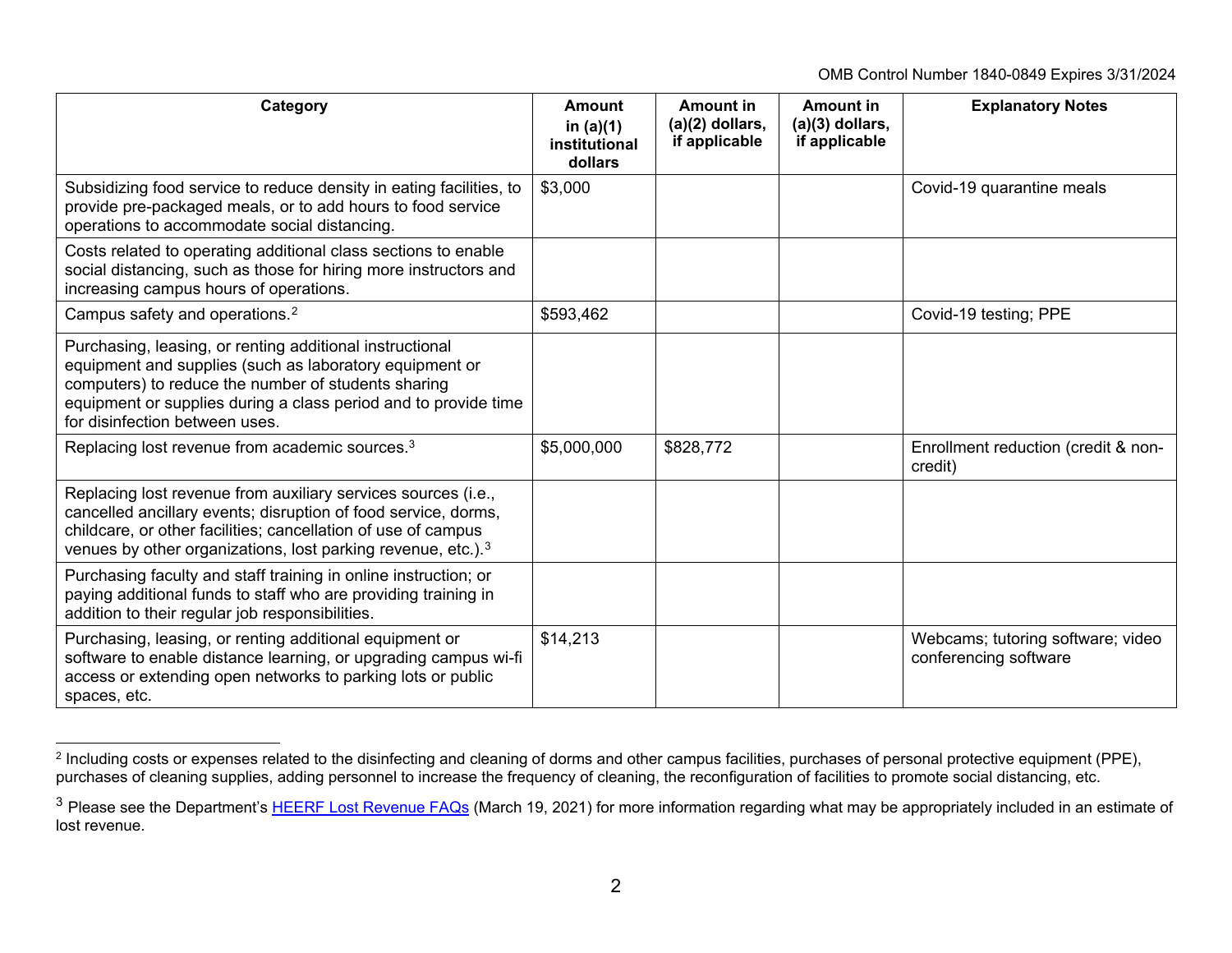<span id="page-2-1"></span><span id="page-2-0"></span>OMB Control Number 1840-0849 Expires 3/31/2024

| Category                                                          | Amount<br>in $(a)(1)$<br>institutional<br>dollars | <b>Amount in</b><br>$(a)(2)$ dollars,<br>if applicable | <b>Amount in</b><br>$(a)(3)$ dollars,<br>if applicable | <b>Explanatory Notes</b> |
|-------------------------------------------------------------------|---------------------------------------------------|--------------------------------------------------------|--------------------------------------------------------|--------------------------|
| Other Uses of (a)(1) Institutional Portion funds. <sup>4</sup>    |                                                   |                                                        |                                                        |                          |
| Other Uses of (a)(2) or (a)(3) funds, if applicable. <sup>5</sup> |                                                   |                                                        |                                                        |                          |
| Quarterly Expenditures for Each Program                           | \$5,610,675                                       | \$828,772                                              |                                                        |                          |
| <b>Total of Quarterly Expenditures</b>                            |                                                   | \$6,439,447                                            |                                                        |                          |

## **Form Instructions**

j

**Completing the Form:** On each form, fill out the institution of higher education (IHE or institution) name, the date of the report, the appropriate quarter the report covers (September 30, December 31, March 31, June 30), the 11-digit PR/Award Number (number is found in Box 2 of your Grant Award Notification (GAN)) for each HEERF grant funding stream as applicable, the total amount of funds awarded by the Department (including reserve funds if awarded), and check the box if the report is a "final report." Institutions that expended HEERF grant funds during the calendar quarter from January 1 – March 30, 2021 are required to post the quarterly report that involved the expenditure of HEERF II CRRSAA and HEERF I CARES Act funds. The Department did not previously affirmatively indicate this reporting requirement was in place for HEERF II CRRSAA funds. As such, institutions may have until the end of the second calendar quarter, June 30, 2021, to post these retroactive reports if they have not already done so. For the July 10, 2021 quarterly reporting deadline, institutions are encouraged, but not required to, submit the quarterly reports (this institutional reporting form and the student quarterly report) to the Department by emailing those reports as PDF attachments to [HEERFreporting@ed.gov.](mailto:HEERFreporting@ed.gov)

In the chart, an institution must specify the amount of expended HEERF I, II, and IIII funds for each funding category: (a)(1) Institutional Portion; (a)(2), and (a)(3), if applicable. (a)(2) funds include Assistance Listing Numbers (ALNs) 84.425J (Historically Black Colleges and Universities (HBCUs)), 84.425K (Tribally Controlled Colleges and Universities (TCCUs)), 84.425L (Minority Serving Institutions (MSIs)), 84.425M (Strengthening Institutions Program (SIP)); (a)(3) funds are for ALN 84.425N (Fund for the Improvement of Postsecondary Education (FIPSE) Formula Grant) and 84.425S (SAIHE). Each category is deliberately broad and may not capture specific grant program requirements. Explanatory footnotes help clarify certain reporting categories. While some items in the chart are blocked out, please note that the blocking of such items is consistent with Department guidance and FAQs and is not definitive. Provide brief explanatory notes for how funds were expended, including the title and brief description of each project or activity in which funds were expended. Do not include personally identifiable information (PII).

<sup>&</sup>lt;sup>4</sup> Please post additional documentation as appropriate and briefly explain in the "Explanatory Notes" section. Please note that funds for (a)(1) Institutional Portion may be used to defray expenses associated with coronavirus (including lost revenue, reimbursement for expenses already incurred, technology costs associated with a transition to distance education, faculty and staff trainings, and payroll).

<sup>5</sup> Please post additional documentation as appropriate and briefly explain in the "Explanatory Notes" section. Please note that funds for (a)(2) and (a)(3) may be used to defray expenses associated with coronavirus (including lost revenue, reimbursement for expenses already incurred, technology costs associated with a transition to distance education, faculty and staff trainings, and payroll).